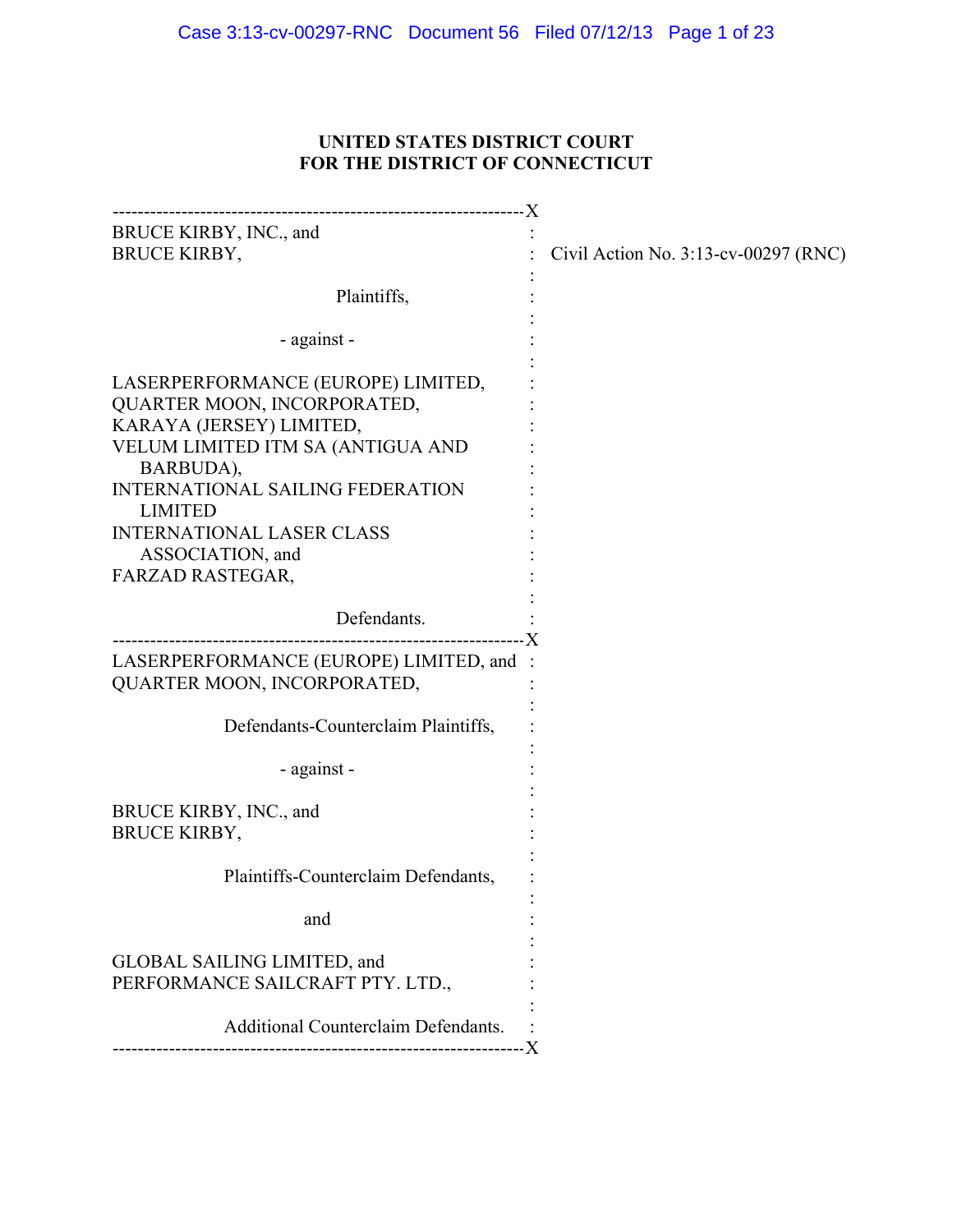# **REPORT OF PARTIES' PLANNING MEETING PURSUANT TO FED. R. CIV. P. 26(f)**

Date Original Complaint Filed: March 4, 2013

Date Complaint Served on LaserPerformance (Europe) Limited ("LP Europe"):

April 4, 2013

Date Complaint Served on Quarter Moon, Incorporated ("Quarter Moon"): March 11, 2013

Date Complaint Served on Karaya (Jersey) Limited ("Karaya"): March 22, 2013

Date Complaint Served on Velum Limited ITM SA (Antigua and Barbuda) ("Velum"):

May 2, 2013

Date Complaint Served on International Sailing Federation Limited ("ISAF"):

June 5, 2013

Date Complaint Served on International Laser Class Association ("ILCA"): May 8, 2013

Date Complaint Served on Farzad Rastegar ("Rastegar"): March 9, 2013

Date of Appearance for LP Europe: April 1, 2013

Date of Appearance for Quarter Moon: April 1, 2013

Date of Appearance for Karaya: April 1, 2013

Date of Appearance for Velum: May 16, 2013

Date of Appearance for ISAF: June 26, 2013

Date of Appearance for ILCA: July 2, 2013

Date of Appearance for Rastegar: April 1, 2013

Date Counterclaims Filed: June 12, 2013

Date Counterclaims Served on Global Sailing Limited ("Global Sailing"): service is pending.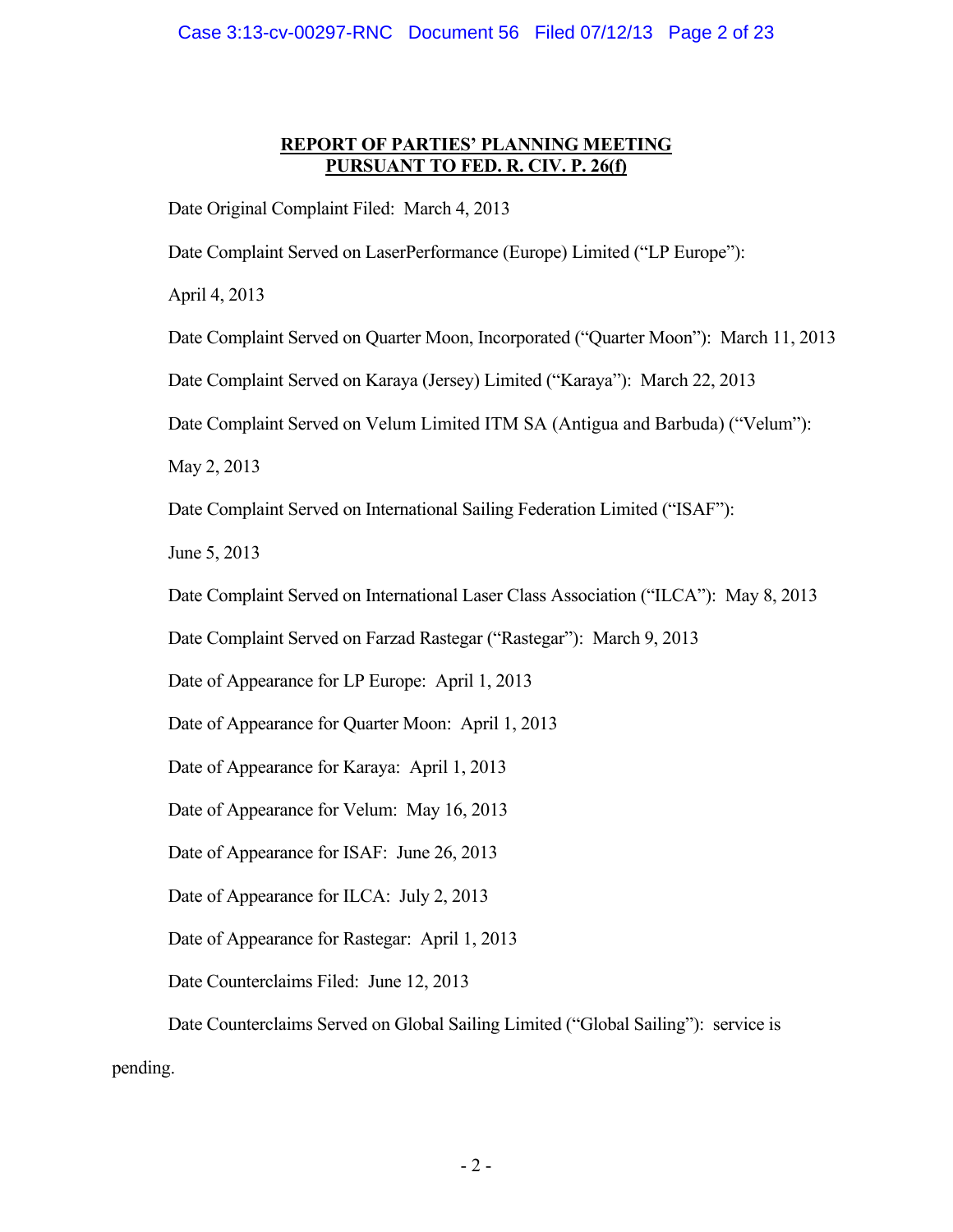## Case 3:13-cv-00297-RNC Document 56 Filed 07/12/13 Page 3 of 23

Date Counterclaims Served on Performance Sailcraft Pty. Ltd. ("PSA"): service is pending.

Date of Appearance for Global Sailing: 2013

Date of Appearance for PSA: 2013

Pursuant to Fed. R. Civ. P. 16(b), 26(f) and D. Conn. L. Civ. R. 16, a conference was held

on June 28, 2013. The participants were:

- Andy I. Corea, of St. Onge Steward Johnston & Reens LLC for Plaintiffs;
- Brian L. Repper, of St. Onge Steward Johnston & Reens LLC for Plaintiffs;
- Turner P. Smith, of Curtis Mallet-Prevost, Colt & Mosle LLP for LP Europe, Quarter Moon, Karaya, Velum, and Rastegar;
- Nicole Mazanitis, of Curtis Mallet-Prevost, Colt & Mosle LLP for LP Europe, Quarter Moon, Karaya, Velum, and Rastegar;
- Jeffrey S. Boxer, of Carter Ledyard & Milburn LLP for ISAF;
- Kevin C. Cain, of Zizik Powers O'Connell Spaulding & Lamontagne, P.C. for ILCA.

# **I. Certification**

Undersigned counsel certify that, after consultation with their clients, they have discussed the nature and basis of the parties' claims and defenses and any possibilities for achieving a prompt settlement or other resolution of the case and, in consultation with the clients, have developed the following proposed case management plan. Counsel further certify that they have forwarded a copy of this report to their clients. Additional counterclaim defendants Global Sailing and PSA have not been served. Therefore, the proposed case management plan is subject to revision upon the service and appearance of Global Sailing and PSA.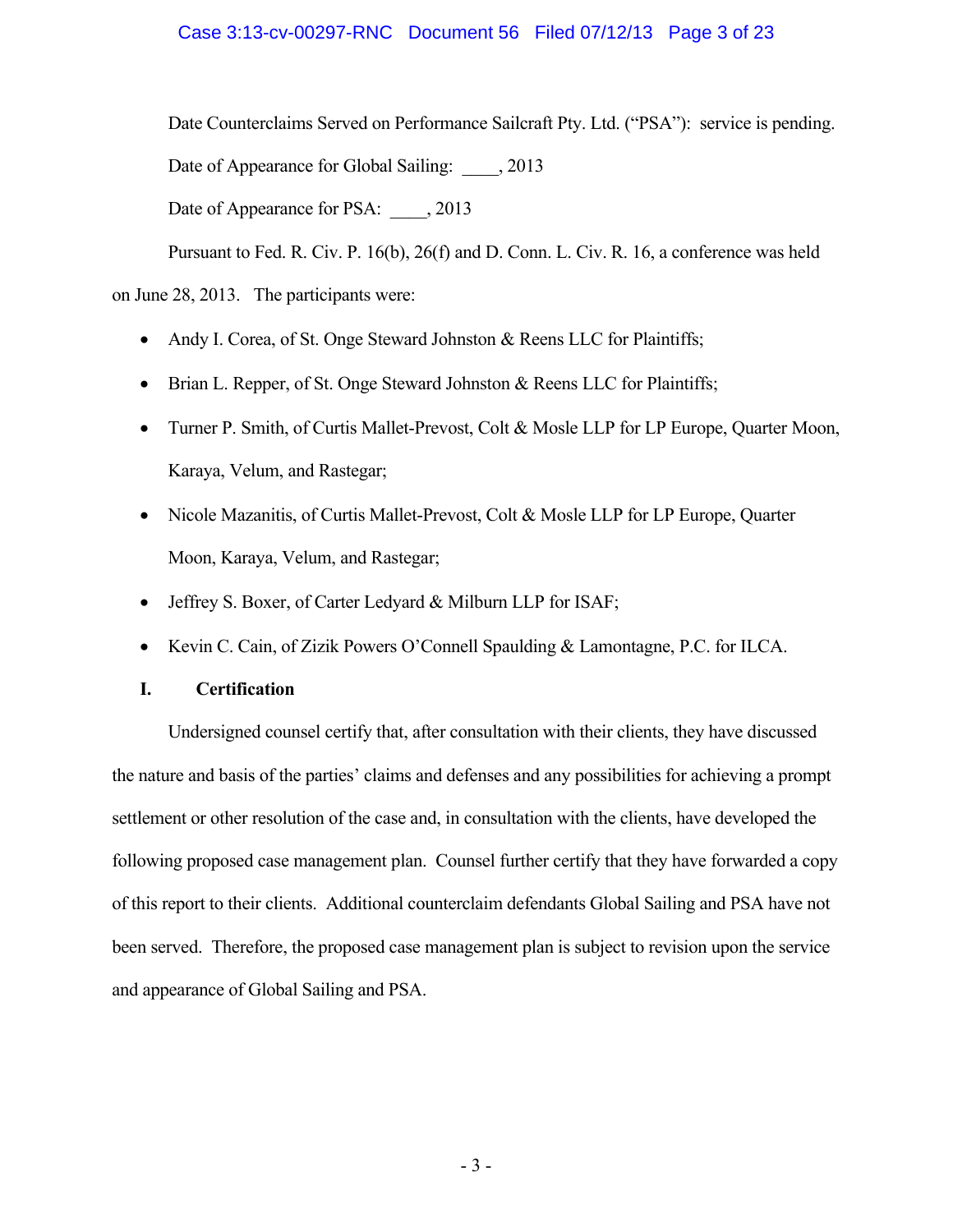## **II. Jurisdiction**

A. Subject Matter Jurisdiction: Subject matter jurisdiction is alleged to arise under the trademark laws of the United States, Title 15, U.S.C. Sections 1051 et seq., as amended (hereinafter the "Lanham Act"), 1114 and 1125. This Court has subject matter jurisdiction over the complaint and the counterclaims pursuant to 15 U.S.C. Sections 1121, and 28 U.S.C. Sections 1331, 1338, and 1367(a).

B. Personal Jurisdiction: Plaintiffs have alleged that personal jurisdiction over Defendants is vested in the United States District Court for the District of Connecticut pursuant to Conn. Gen. Stat. § 52-59b. Plaintiffs have further alleged that Defendants have established requisite minimum contacts with Connecticut to vest personal jurisdiction in this Court by, *inter alia*, transacting business within Connecticut, and committing tortious acts causing injury to a person within Connecticut. Counterclaims plaintiffs have alleged that the court has personal jurisdiction over plaintiffs-counterclaim defendants as residents of Connecticut and over the additional counterclaim defendants pursuant to Conn. Gen. Stat. § 33-929 as they have engaged in tortious conduct in Connecticut with and through their co-conspirators Kirby and Bruce Kirby, Inc.

Defendants Karaya and Velum have challenged personal jurisdiction.

Defendant ISAF's time to respond to the complaint has not yet expired. ISAF reserves it right to challenge personal jurisdiction.

#### **III. Brief Description of the Case**

A. Claims of Plaintiffs:

1. Plaintiff Bruce Kirby is the designer of the 13 foot 10 ½ inch sailboat referred to in the Complaint as the "Kirby Sailboat." Plaintiff Bruce Kirby, Inc. ("BKI") is the owner of

- 4 -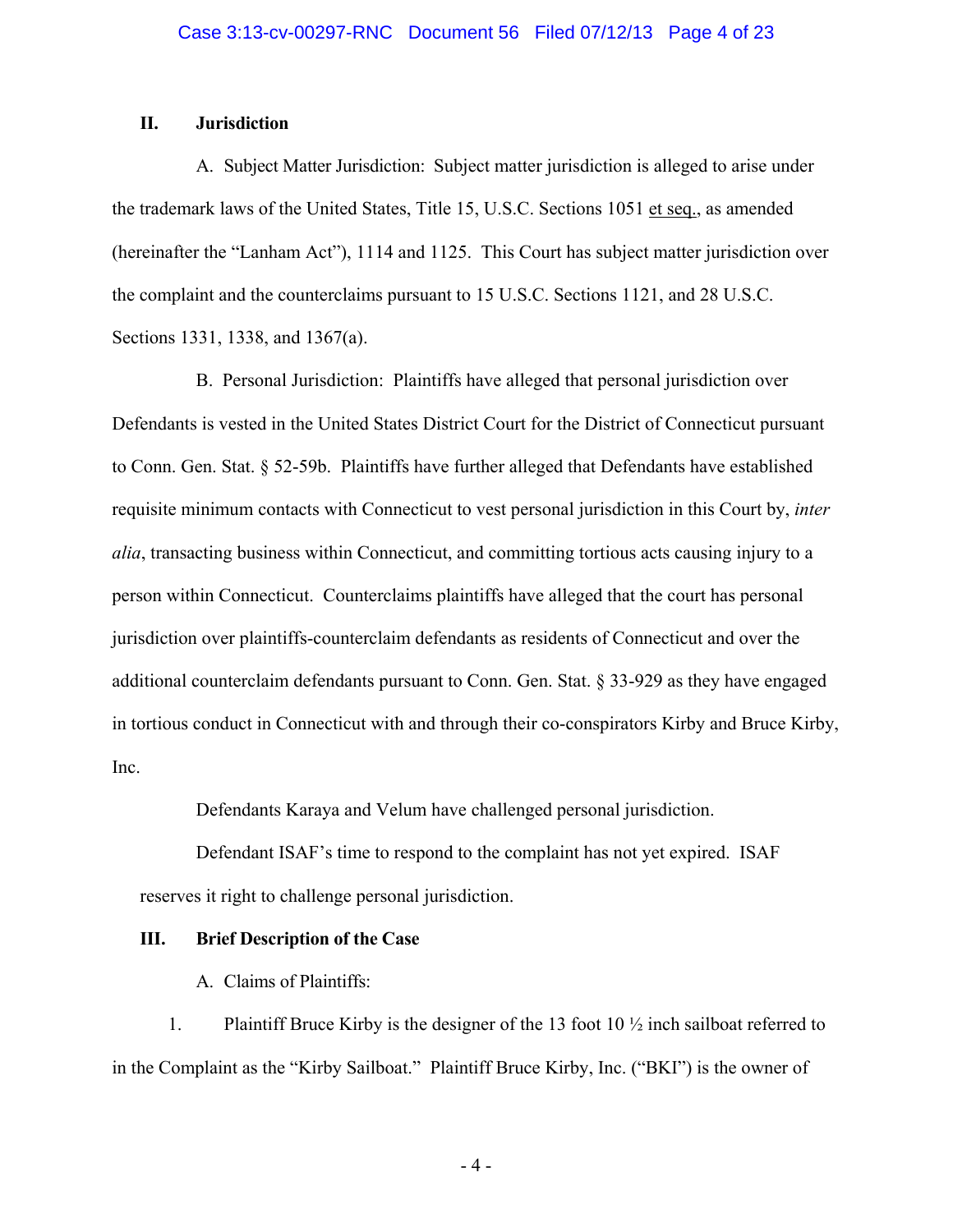#### Case 3:13-cv-00297-RNC Document 56 Filed 07/12/13 Page 5 of 23

U.S. Trademark Registration No. 3532451 for the mark BRUCE KIRBY® for use in connection with "Boats." The Plaintiffs will hereinafter be referred to collectively as "Kirby."

2. Kirby entered into a series of agreements with various sailboat builders as well as the international governing bodies that regulate competitive sailing for the manufacture and sale of boats using the Kirby Sailboat design. Under the terms of these agreements, the builders paid a royalty to Kirby and received the right to manufacture boats according to the Kirby Sailboat design and uniform Construction Manual and to affix a plaque ("ISAF Plaque") on the hull of each boat featuring Bruce Kirby's name and trademark, and a unique hull/sail number. The plaque confirms that the boat was built according to the Kirby sailboat design and is authorized by Kirby. Only those boats manufactured under the various builder agreements and bearing the appropriate plaque were entitled to race in events sanctioned by the international governing bodies. LP Europe and Quarter Moon are successors to the Builder Agreements for Europe and North America, respectively. Both LP Europe and Quarter Moon defaulted their Builder Agreements for *inter alia* failure to pay royalties to Kirby, and their agreements were therefore terminated in 2012.

3. Notwithstanding the termination, LP Europe and Quarter Moon have continued to affix ISAF Plaques bearing the BRUCE KIRBY trademark to boats sold within the United States and this District. Further, ISAF and ILCA have supplied ISAF Plaques to the defendant builders after termination of the Builder Agreements. On information and belief, Karaya and Velum have permitted Quarter Moon and LP Europe to use the LASER trademark to manufacture and sell these boats. Quarter Moon, LP Europe, Karaya, Velum, Rastegar, ISAF, and ILCA's use of the BRUCE KIRBY trademark on boats that are not authorized by Kirby constitutes trademark

- 5 -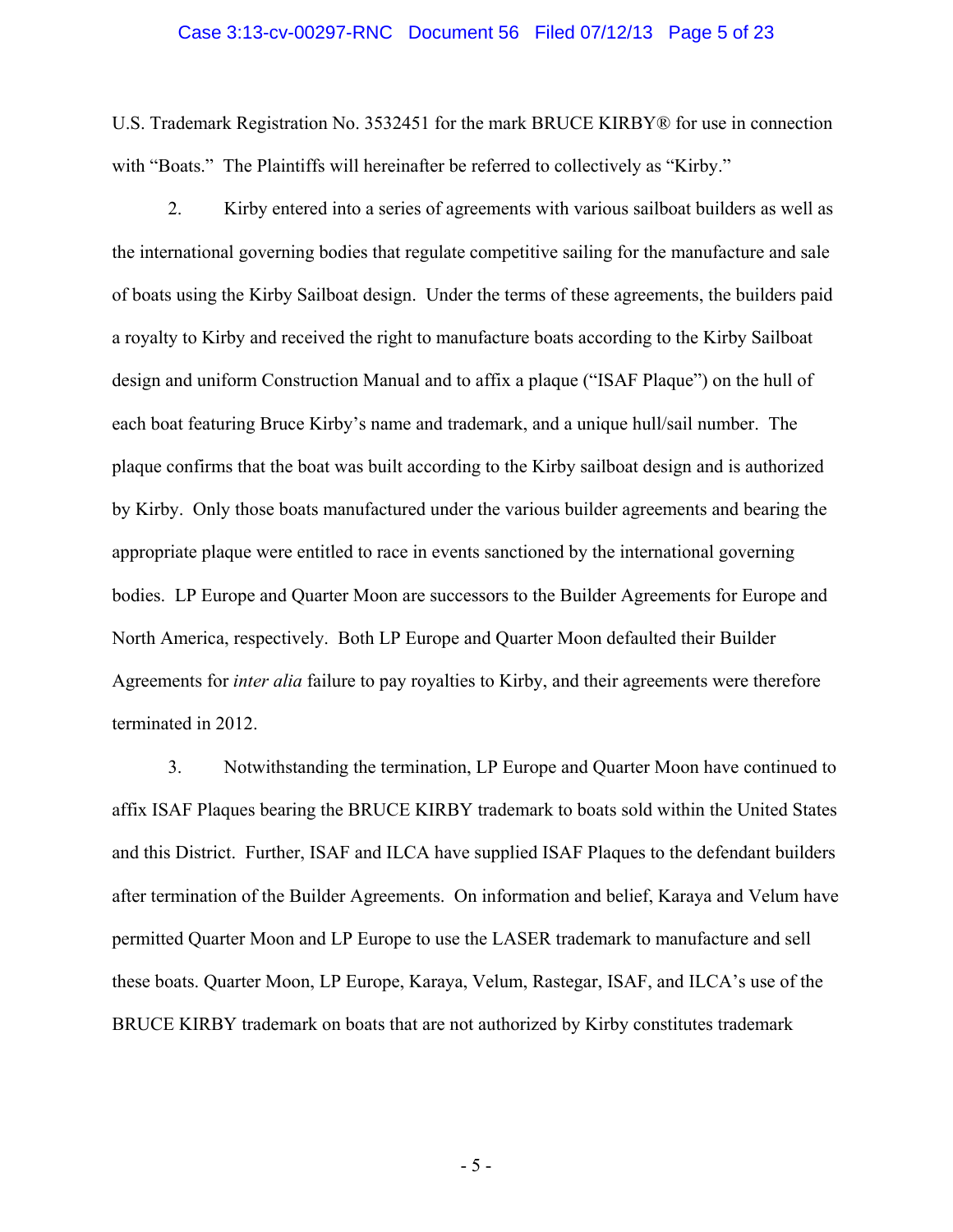#### Case 3:13-cv-00297-RNC Document 56 Filed 07/12/13 Page 6 of 23

infringement, counterfeiting, unfair competition and false designation of origin under federal and state law, as well as misappropriation of Bruce Kirby's rights of publicity.

4. Terminated builder LP Europe, together with ISAF Plaque suppliers ISAF and ILCA, and LASER trademark owner Velum are manufacturing unauthorized Kirby Sailboats in the United Kingdom and importing them into the United States for sale in Connecticut and in interstate commerce in the United States. These unauthorized Kirby Sailboats are marked "BUILT BY LaserPerformance" which is likely to confuse consumers into believing those Kirby Sailboats are manufactured by a company in the United States. These activities are likely to cause confusion, mistake and deception as to the origin of these Kirby Sailboats, in violation of 15 U.S.C. § 1114.

5. LP Europe and Quarter Moon have defaulted their obligations under their respective Builder Agreements by failing to pay required royalties, failing to provide written sales reports, failing to provide notice or secure approval of assignments of rights and obligations under the agreements, selling and/or sourcing boats outside their respective territories. LP Europe and Quarter Moon have further defaulted their post-termination obligations under their respective Builder Agreements by: continuing to manufacture Kirby Sailboats after termination; continuing to use molds, plugs, production tooling, and the Construction Manual for making Kirby Sailboats; and failing to negotiate the sale of the molds, plugs, and production tooling to Kirby at a fair market price.

6. ISAF, ILCA, Karaya, and Velum have induced LP Europe and Quarter Moon to default on their Builder Agreements by continuing to issue ISAF Plaques to them after they had ceased making royalty payments and providing sales reports to Kirby. ILCA and ISAF have created a new version of the ISAF Plaque ("New ISAF Plaque") that does not feature the

- 6 -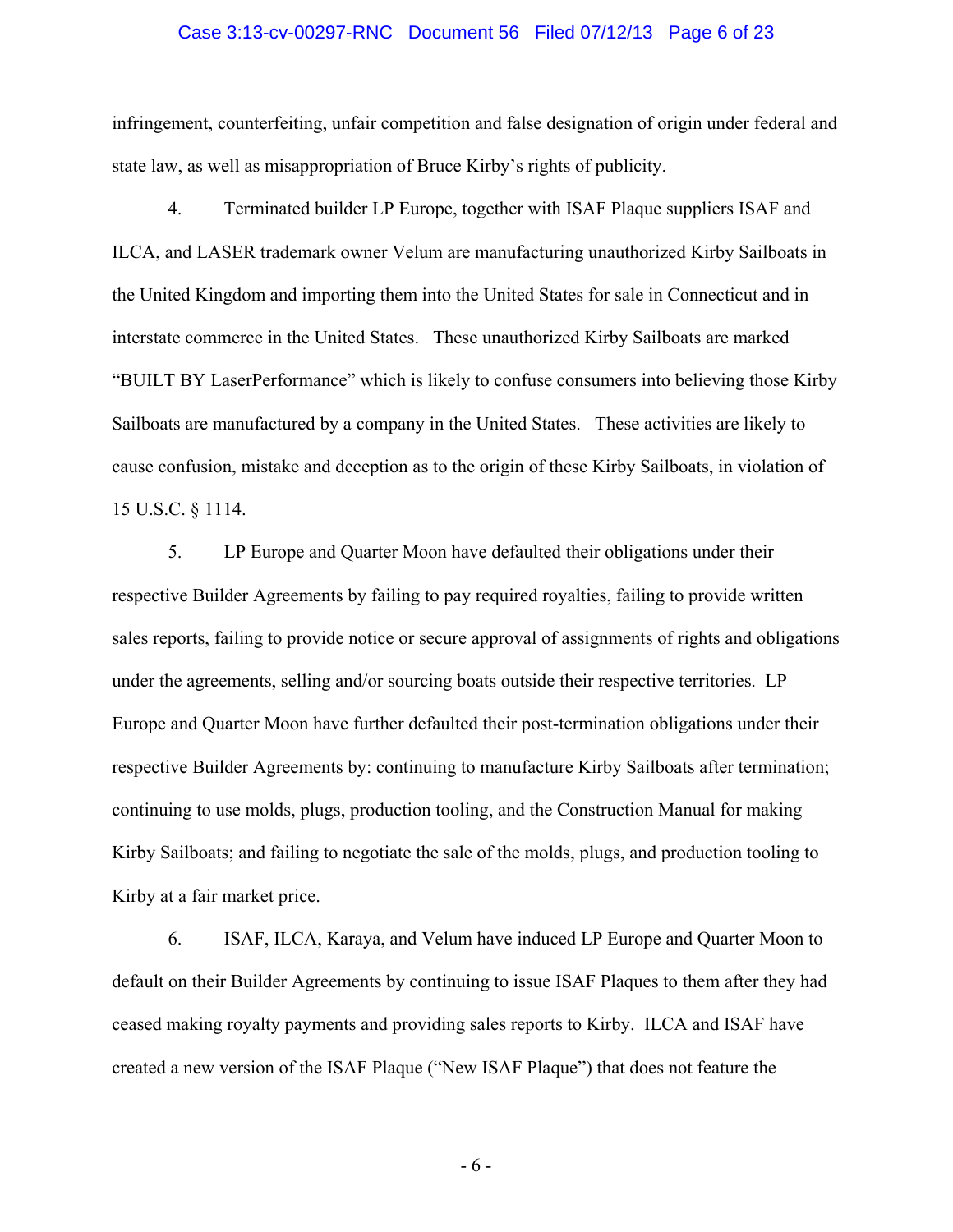#### Case 3:13-cv-00297-RNC Document 56 Filed 07/12/13 Page 7 of 23

BRUCE KIRBY trademark and issued the New ISAF Plaques to the terminated builders. ISAF, ILCA, Karaya, and Velum induced LP Europe and Quarter Moon to default on the posttermination obligations of the Builder Agreements (including the obligation to cease the manufacture of Kirby Sailboats) by continuing to issue ISAF Plaques and New ISAF Plaques to them after they had been terminated.

7. ISAF, ILCA, Karaya, and Velum tortiously interfered with the Builder Agreements by continuing to issue ISAF Plaques and New ISAF Plaques to and permit use of the LASER trademark by LP Europe and Quarter Moon. This encouraged and enabled LP Europe and Quarter Moon to continue to manufacture and sell Kirby Sailboats, depriving Kirby of royalties in their territories.

8. ILCA purports to have lawfully changed the ILCA rules to permit ILCA to appoint non-licensed builders of the Kirby Sailboat ("ILCA Rule Change"). ISAF purports to have lawfully sanctioned and approved the ILCA Rule Change. Neither of these actions was lawfully executed, but they created a false impression in the sailing community that the unauthorized and counterfeit Kirby Sailboats are officially sanctioned, authentic, legitimate, and comply with the ISAF Agreement and the Construction Manual. As a result, the terminated builders have been able to continue to manufacture and sell unauthorized Kirby Sailboats, in violation of the termination provisions of the 1983 and 1989 Builder Agreements. Therefore, these actions of ISAF and ILCA induced Quarter Moon and LP Europe to default on the termination provisions of the 1983 and 1989 Builder Agreements and tortiously interfered with those Agreements.

B. Defenses and Counterclaims of Defendants:

#### LP Europe's and Quarter Moon's Affirmative Defenses:

- 7 -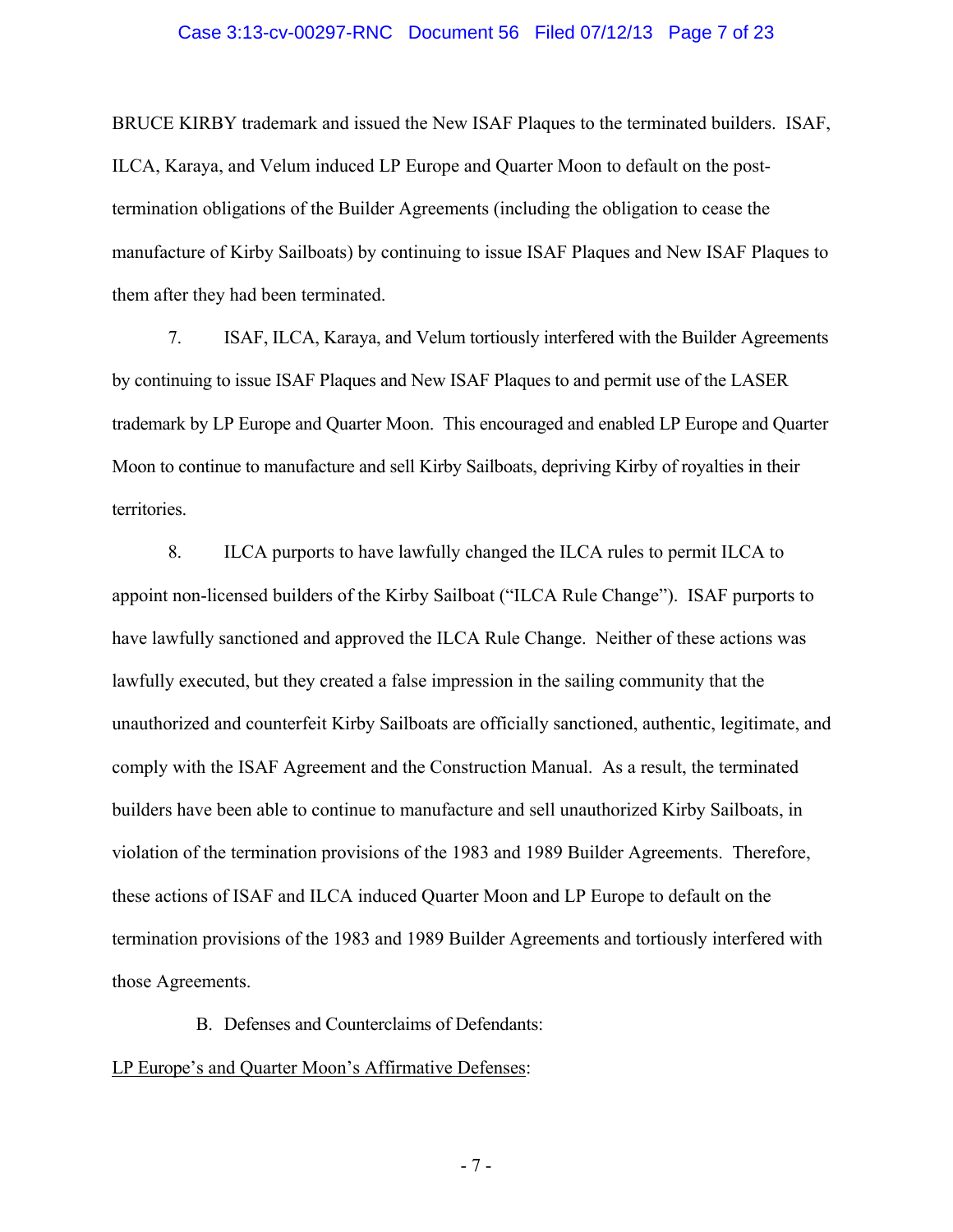#### Case 3:13-cv-00297-RNC Document 56 Filed 07/12/13 Page 8 of 23

1. First Affirmative Defense: the complaint fails to state a claim upon which relief can be granted.

2. Second Affirmative Defense: plaintiffs have no standing to bring this lawsuit, having sold in 2008 whatever intellectual property and contract rights they owned.

3. Third Affirmative Defense: plaintiffs are barred from relief because they failed to join a required party under Fed. R. Civ. P. 19.

4. Fourth Affirmative Defense: plaintiffs' claims are barred by the applicable statutes of limitations and laches.

5. Fifth Affirmative Defense: plaintiffs are barred from relief under the doctrine of unclean hands.

6. Sixth Affirmative Defense: plaintiffs have failed to mitigate any damage they claim to have incurred.

### Karaya and Velum

Karaya and Velum have moved to dismiss the complaint pursuant to Fed. R. Civ. P. 12(b)(2) for lack of personal jurisdiction over them and pursuant to Fed R. Civ. P. 12 (b)(6) for failure to state a claim. They reserve the right to assert affirmative defenses should the court deny their motion to dismiss.

#### Mr. Rastegar

Mr. Rastegar has moved to dismiss the complaint pursuant to Fed R. Civ. P. 12 (b)(6) for failure to state a claim. He reserves the right to assert affirmative defenses should the court deny his motion to dismiss.

#### ISAF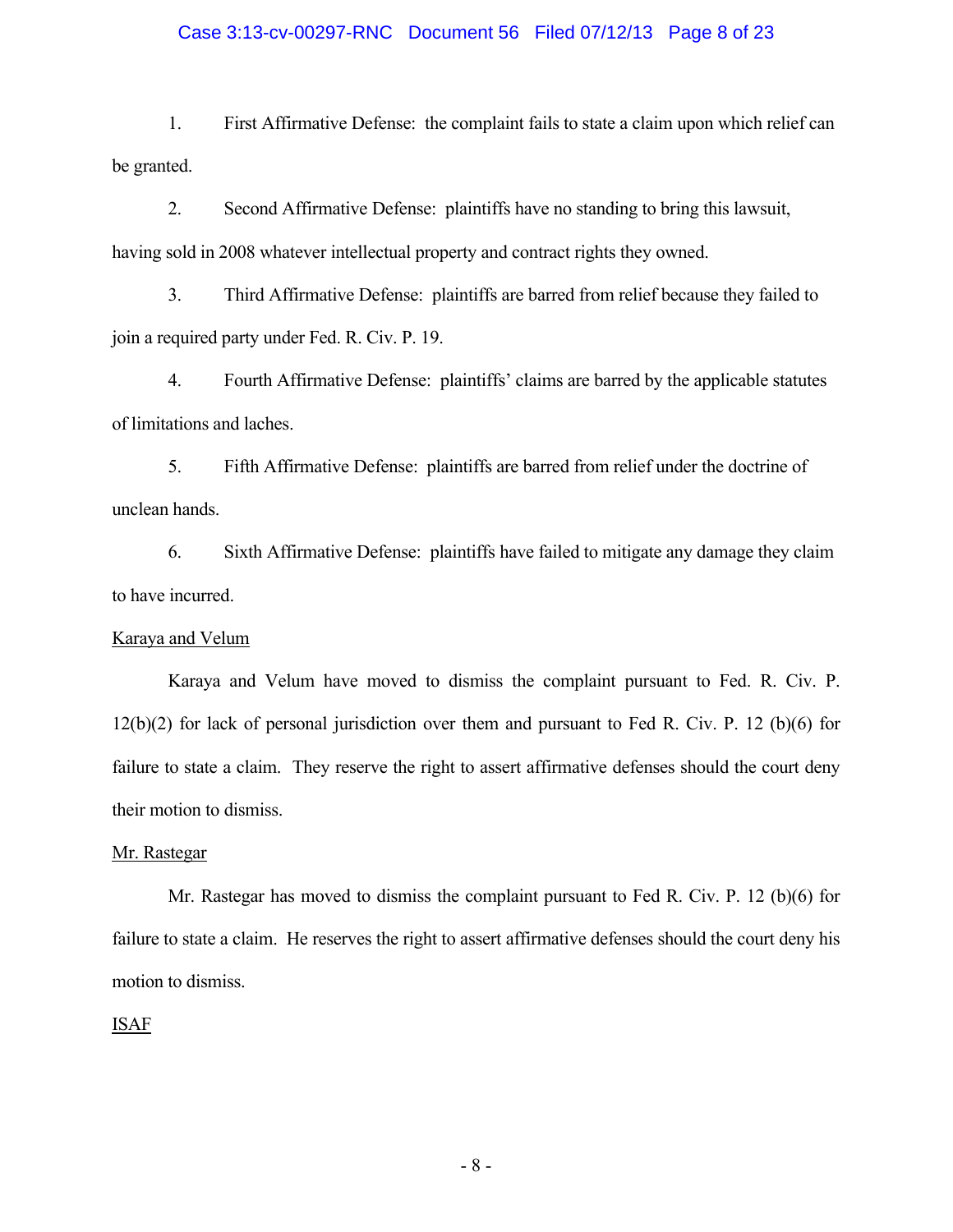#### Case 3:13-cv-00297-RNC Document 56 Filed 07/12/13 Page 9 of 23

ISAF's time to respond to the complaint has not yet expired. ISAF reserves its rights to move to dismiss the complaint, including pursuant to Fed. R. Civ. P. 12(b)(2) for lack of personal jurisdiction and Fed R. Civ. P. 12 (b)(6) for failure to state a claim. ISAF further reserves its right to assert affirmative defenses or claims should it answer the complaint or should the court deny its motion to dismiss.

LP Europe's and Quarter Moon's Counterclaims:

1. First Counterclaim By LaserPerformance and Quarter Moon Against Kirby and BKI: Declaratory Judgment That Kirby and BKI Have No Rights Under the Builder Agreement.

Kirby and BKI transferred all rights and obligations in the Builder Agreements to Global Sailing in June 2008. In May of 2010, Global Sailing terminated the 1983 Builder Agreement with LP Europe. The 1989 Builder Agreement with Quarter Moon has not been terminated. Kirby and BKI no longer have any rights or obligations under the 1983 and 1989 Builder Agreements. There is an actual controversy between Kirby and BKI and LP Europe and Quarter Moon regarding the ownership of the rights and obligations of the Builder Agreements because Kirby and BKI have sued LP Europe and Quarter Moon in this action for breach of the Builder Agreements. Accordingly, defendants-counterclaim plaintiffs request a judgment declaring that plaintiffs Kirby and BKI have no rights under the 1983 and 1989 Builder Agreements.

2. Second Counterclaim By LaserPerformance And Quarter Moon Against Kirby and BKI: Declaratory Judgment That Kirby And BKI Have No Rights In the "Bruce Kirby" Name Or Trademark.

In 2008, Kirby and BKI transferred to Global Sailing all trademarks, brand names, trade dress rights, logos, internet domain names and corporate names, together with the goodwill associated with the foregoing, and applications registrations and renewals thereof. On information

- 9 -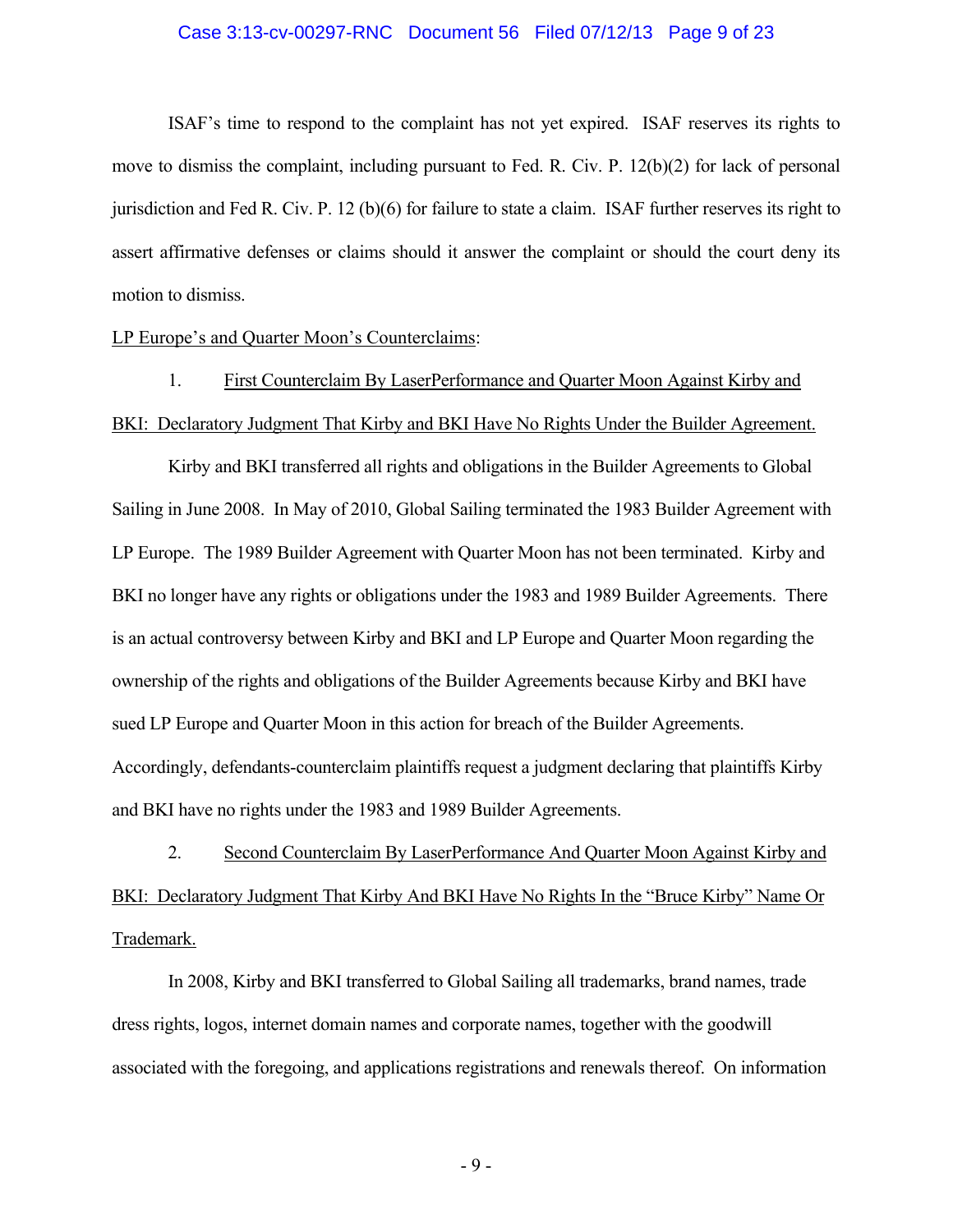#### Case 3:13-cv-00297-RNC Document 56 Filed 07/12/13 Page 10 of 23

and belief, Global Sailing owns and controls all rights associated with the BRUCE KIRBY name and trademark, including the licensing of the BRUCE KIRBY name and trademark. Although Kirby and BKI have no rights in the BRUCE KIRBY name and trademark, they have purported to sue for infringement of those rights in Counts I through III of the complaint in this action. There is an actual controversy between Kirby and BKI and LP Europe and Quarter Moon regarding the BRUCE KIRBY name and trademark because Kirby and BKI have sued LP Europe and Quarter Moon and others in this action, alleging counterfeiting, infringement of the BRUCE KIRBY trademark, unfair competition, false designation of origin and misappropriation of publicity rights. Accordingly, defendants-counterclaim plaintiffs request a judgment declaring that plaintiffs Kirby and BKI have no rights under the 1983 and 1989 Builder Agreements.

3. Third Counterclaim By LaserPerformance and Quarter Moon Against Kirby, BKI, Global Sailing And PSA: Tortious Interference With Business Relations.

LP Europe and Quarter Moon have extensive business relationships with thousands of customers to which they sell Lasers. As long time participants in the sailing market, Kirby, BKI, Global Sailing and PSA knew of the business relationships between LP Europe and Quarter Moon and their customers.

Kirby, BKI and Global Sailing intentionally interfered with the business relationships between LP Europe and Quarter Moon and their customers by: (1) engaging in the transfer to Global Sailing of rights and obligations under the Builder Agreements and the BRUCE KIRBY name and trademark; (2) causing Global Sailing to terminate the 1983 Builder Agreement; (3) initiating and pursuing this baseless lawsuit; (4) launching a world-wide publicity campaign wrongfully impugning the integrity of LP Europe and Quarter Moon and falsely accusing them of

 $-10-$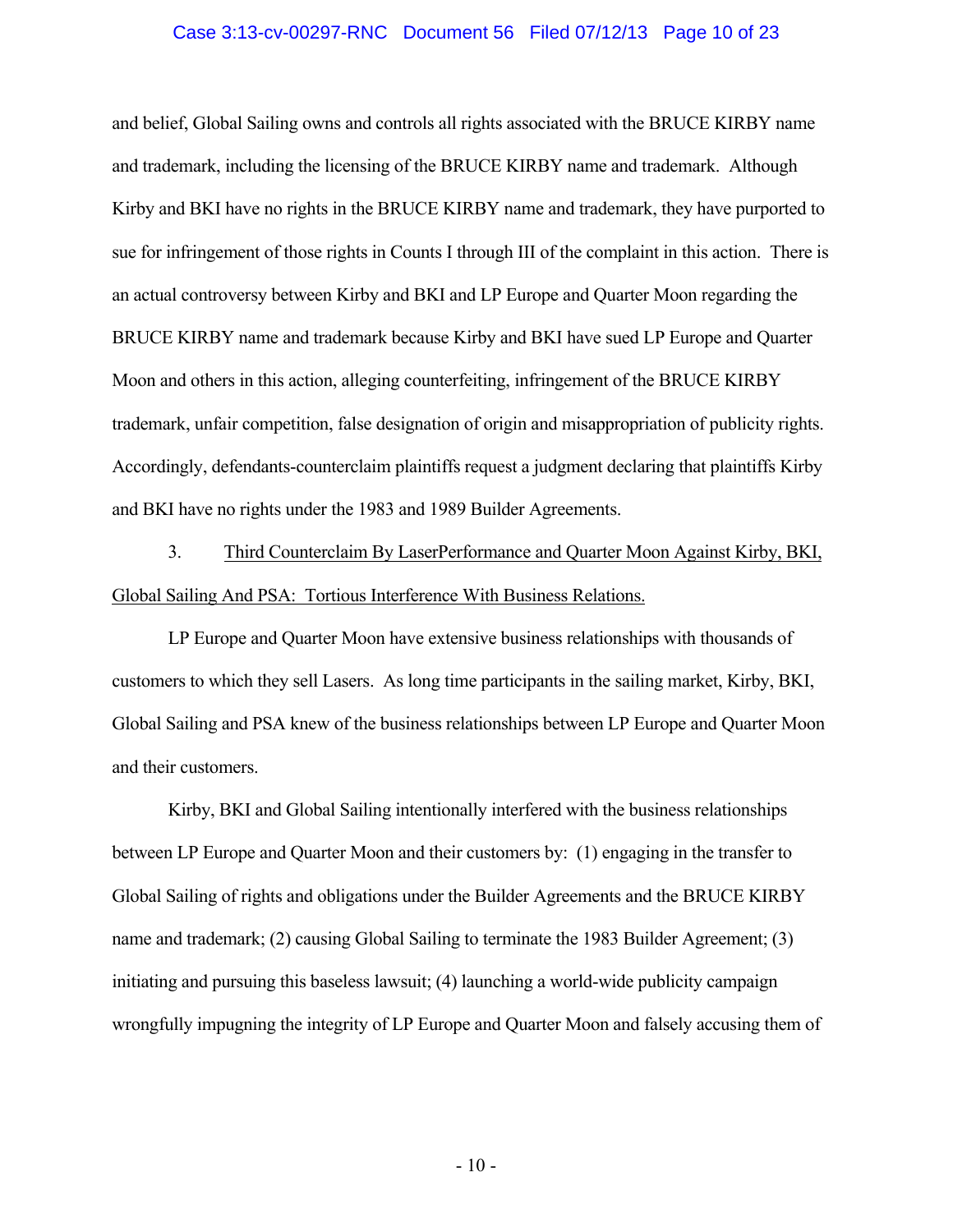#### Case 3:13-cv-00297-RNC Document 56 Filed 07/12/13 Page 11 of 23

building Lasers that require frequent repairs and of failing to make necessary parts available; and (4) creating and advertising the "Kirby Torch."

 In all of the actions referred to above, Kirby, BKI, Global Sailing and PSA acted maliciously with the objective of destroying the business of LP Europe and Quarter Moon. As a result of the tortious interference by Kirby, BKI, Global Sailing and PSA, Laser Performance and Quarter Moon have been damaged in an amount to be established at trial in excess of \$10 million.

4. Fourth Counterclaim By LaserPerformance And Quarter Moon Against Kirby, BKI, Global Sailing And PSA: Conspiracy To Tortiously Interfere With Business Relations.

Kirby, BKI, Global Sailing and PSA entered into a conspiratorial agreement to tortiously interfere with the business relationships between LP Europe and Quarter Moon and their customers. As a result of the conspiracy, LP Europe and Quarter Moon have been damaged in an amount to be established at trial in excess of \$10 million.

5. Fifth Counterclaim By LaserPerformance And Quarter Moon Against Kirby, BKI, Global Sailing And PSA: Violation Of The Connecticut Unfair Trade Practices Act.

Kirby, BKI, Global Sailing and PSA have engaged in the following unfair trade practices in the advertising, sale, offering for sale and distribution of the Laser, the Kirby Sailboat and/or the Kirby Torch:

(a) Kirby, BKI and Global Sailing intentionally interfered with the business relationships between Quarter Moon and its customers by engaging in the transfer to Global Sailing of rights and obligations under the 1989 Builder Agreement and the BRUCE KIRBY name and trademark.

(b) Kirby and BKI intentionally interfered with the business relationships between Quarter Moon and its customers by initiating and pursuing this baseless lawsuit.

- 11 -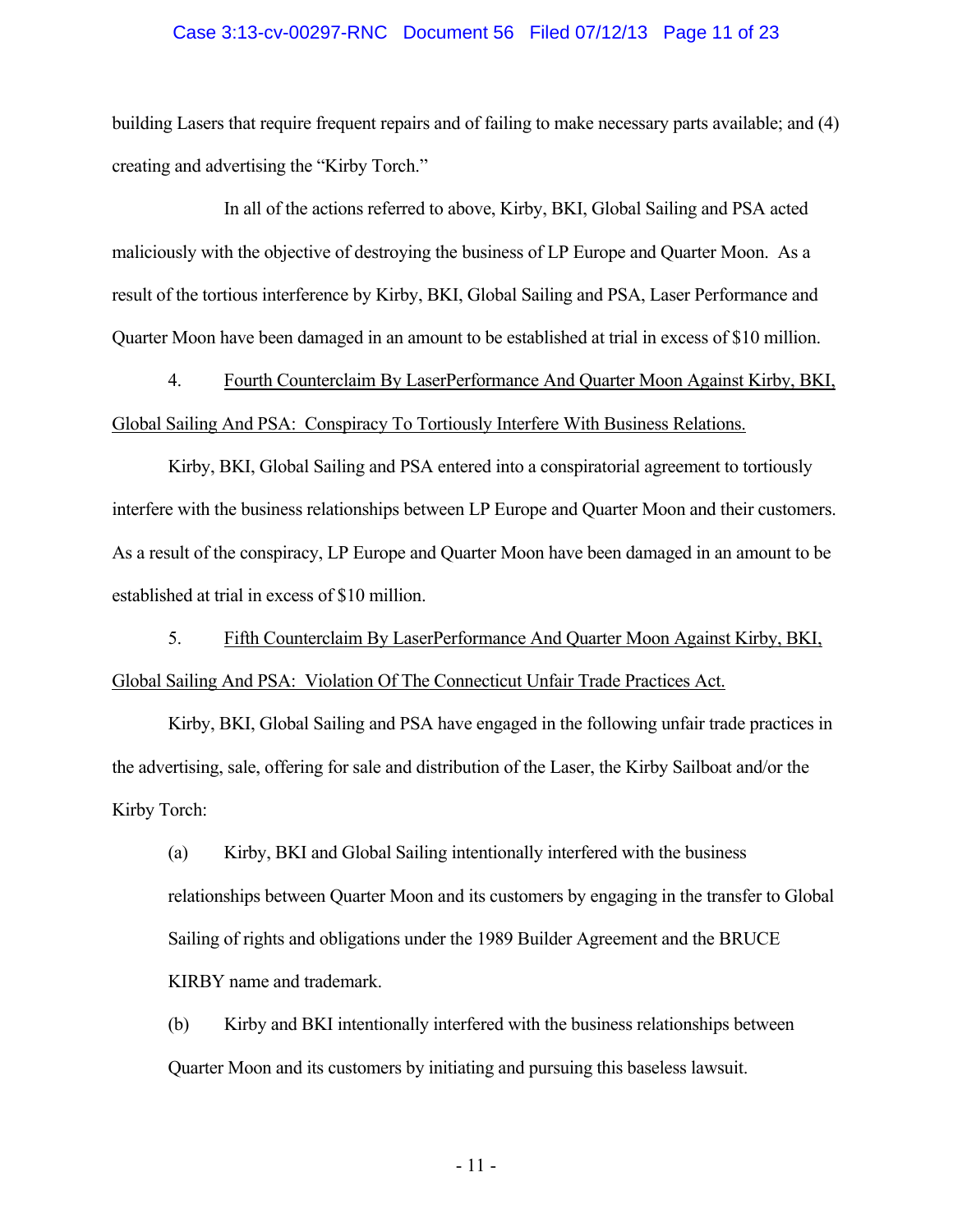(c) Kirby, BKI, Global Sailing and PSA intentionally interfered with the business relationships between Quarter Moon and its customers by creating and advertising the "Kirby Torch."

In all of the actions referred to above, Kirby's, BKI's, Global Sailing's and PSA's unfair and deceptive trade practices caused a substantial and unjustified injury to Quarter Moon, which could not have been avoided and is likely to mislead consumers. The injury to Quarter Moon is not outweighed by any countervailing benefits to consumers or by legitimate competition.

Kirby, BKI, Global Sailing and PSA have launched a world-wide publicity campaign wrongfully impugning the integrity of Quarter Moon and falsely accusing it of building Lasers that require frequent repairs and of failing to make necessary parts available. The misleading misrepresentations are material, and likely to affect consumer decisions and conduct because the misrepresentations speak to the quality of the Lasers manufactured and sold by Quarter Moon.

Kirby's, BKI's, Global Sailing's and PSA's unfair and deceptive trade practices demonstrate a reckless indifference to the rights of Quarter Moon, and reveal that Kirby, BKI, Global Sailing and PSA acted out of malice to injure Quarter Moon. Quarter Moon has suffered an ascertainable loss in an amount to be determined at trial, but in excess of \$1 million, as a result of Kirby's, BKI's, Global Sailing's and PSA's unfair and deceptive trade practices.

6. Sixth Counterclaim By LaserPerformance Against Kirby, BKI And Global Sailing: Breach Of The 1983 Builder Agreement.

Pursuant to Section 2.3 of the 1983 Builder Agreement, Kirby, BKI and later Global Sailing granted to LP Europe's predecessor in interest the exclusive license of the "design rights" to manufacture, sell and market the "Kirby Sailboat" in the "Licensed Territory." This Licensed Territory is defined in the agreement as Europe, certain countries in Africa and the Middle East. As

- 12 -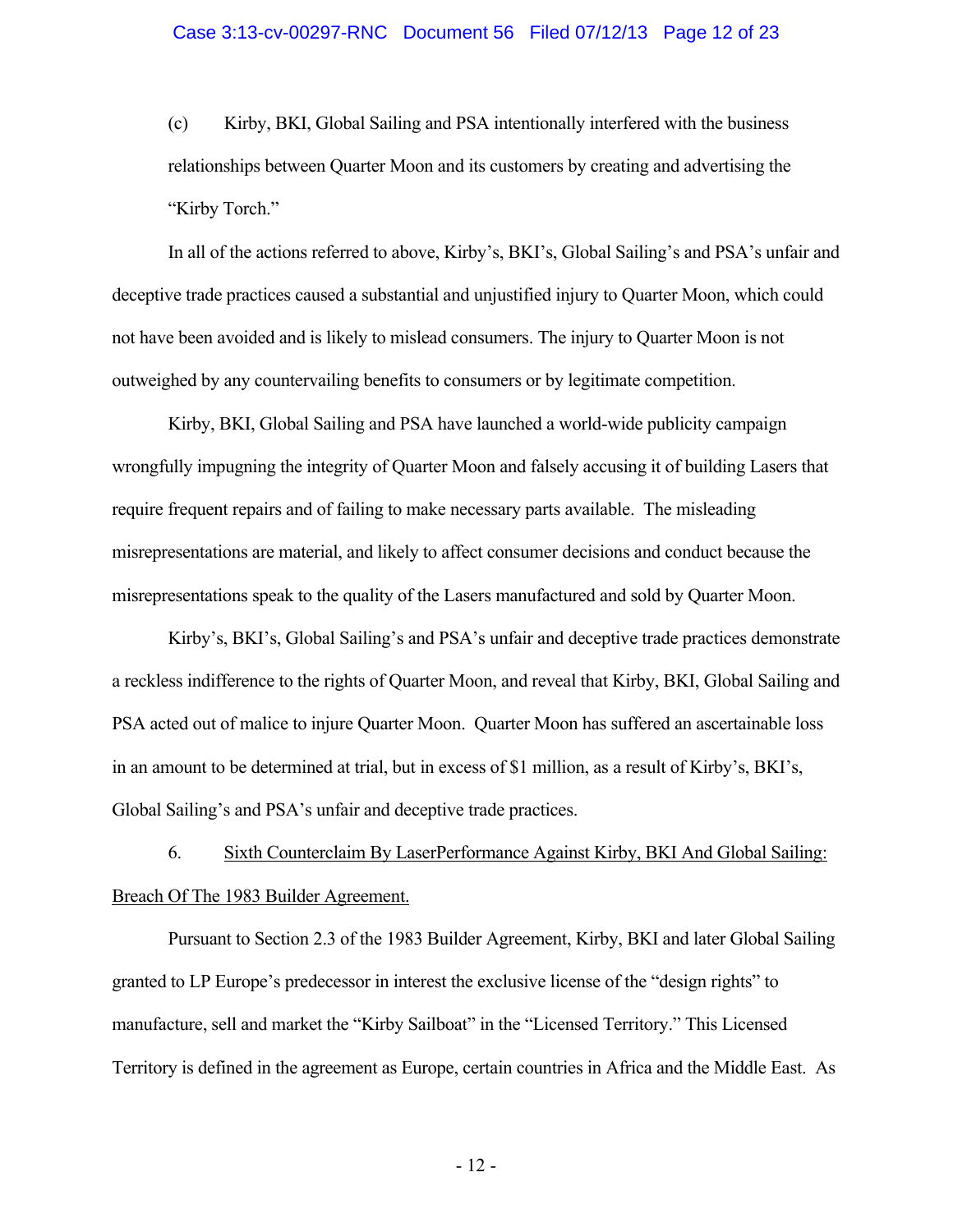#### Case 3:13-cv-00297-RNC Document 56 Filed 07/12/13 Page 13 of 23

consideration for this exclusive license, LP Europe agreed to and did pay certain royalties to Kirby, BKI and later Global Sailing. Kirby, BKI and Global Sailing have breached Section 2.3 of the 1983 Builder Agreement by licensing the same "design rights" to a builder in the Netherlands to build the so-called "Kirby Torch" in LP Europe's License Territory. As a result, LP Europe has been damaged in an amount to be determined at trial, in excess of \$1 million.

7. Seventh Counterclaim By Quarter Moon Against Kirby, BKI And Global Sailing: Breach Of The 1989 Builder Agreement.

Pursuant to Section 2.1 of the 1989 Builder Agreement, Kirby, BKI and later Global Sailing granted to Quarter Moon's predecessor in interest the exclusive license of the "design rights" to produce, market and sell the "Kirby Sailboat" in the "Licensed Territory." This Licensed Territory is defined in the agreement as North America and certain countries in Central and South America. As consideration for this exclusive license, Quarter Moon agreed to and did pay certain royalties to Kirby, BKI and later Global Sailing a royalty for each sailboat built. Kirby, BKI and Global Sailing have breached Section 2.1 of the 1989 Builder Agreement by licensing the same "design rights" to a builder in Canada to build the so-called "Kirby Torch" in Quarter Moon's Licensed Territory. As a result, Quarter Moon has been damaged in an amount to be determined at trial, but in excess of \$1 million.

8. Eighth Counterclaim By LaserPerformance And Quarter Moon Against Kirby and BKI: Breach Of The November 2005 Agreement.

Kirby, BKI, LP Europe and Quarter Moon are parties to the November 2005 Agreement. Pursuant to Section 4 of the November 2005 Agreement, the parties agreed to "keep all information contained in the Construction Manual strictly confidential." LP Europe and Quarter Moon performed their obligations under the November 2005 Agreement by keeping all information in the

- 13 -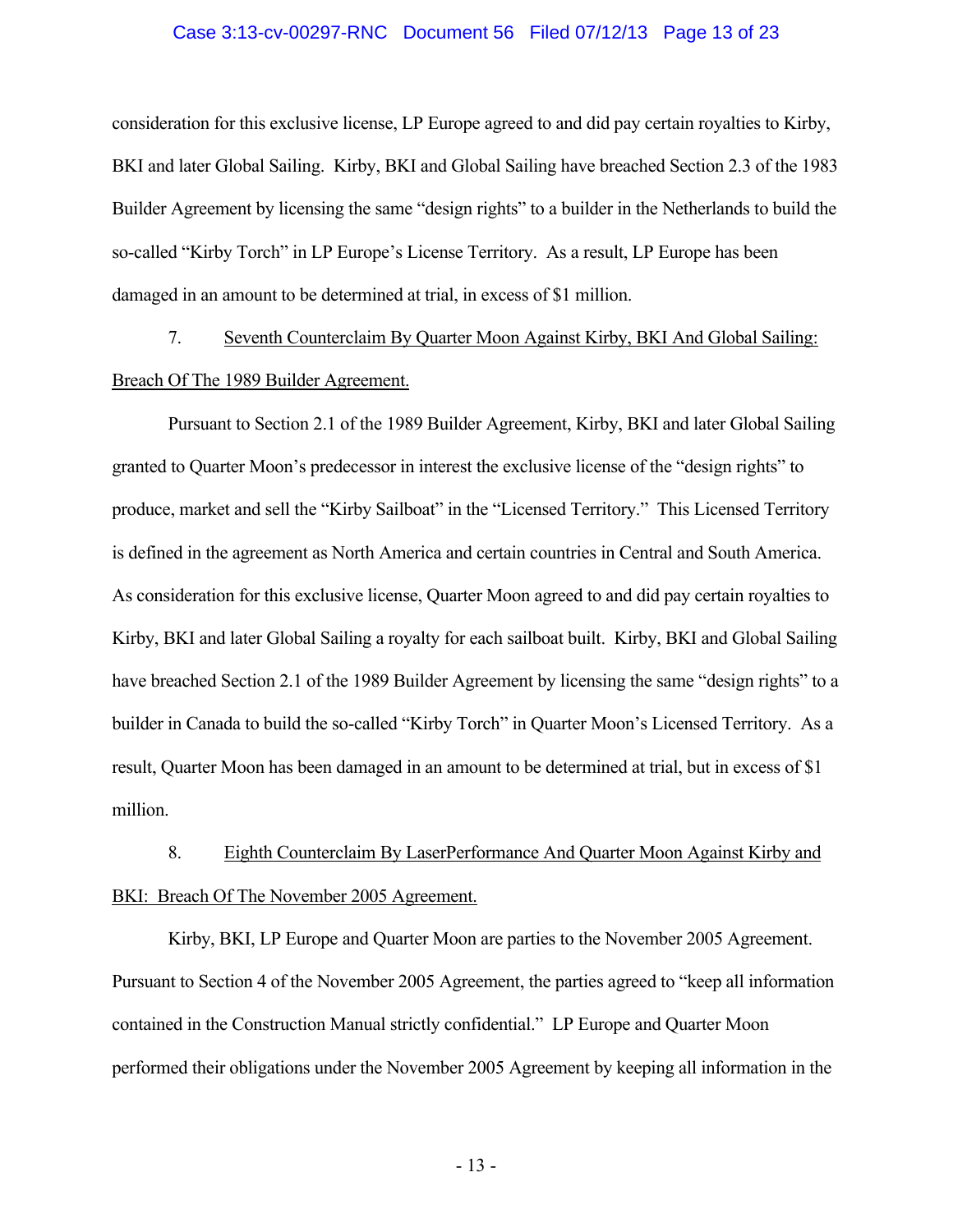#### Case 3:13-cv-00297-RNC Document 56 Filed 07/12/13 Page 14 of 23

Construction Manual confidential, and by manufacturing the Kirby Sailboat pursuant to the specifications in the Construction Manual. Kirby and BKI have breached Section 4 of the November 2005 Agreement by depositing a copy of the Construction Manual with the U.S. Copyright Office with an application for copyright protection. On information and belief, the public therefore has access to the contents of the Construction Manual. As a result of Kirby's, BKI's and Global Sailing's breach, LP Europe and Quarter Moon have been damaged because the public (and other builders not parties to the November 2005 Agreement) have access to the confidential specifications in the Construction Manual. Accordingly, LP Europe and Quarter Moon have been damaged in an amount to be determined at trial, in excess of \$1 million.

9. Ninth Counterclaim By LaserPerformance And Quarter Moon Against Kirby, BKI And Global Sailing: Unjust Enrichment.

From about 2007, LP Europe and Quarter Moon overpaid Kirby, BKI and Global Sailing more than \$250,000 in royalties. Accordingly, Kirby, BKI and Global Sailing have been unjustly enriched. As a result, LP Europe and Quarter Moon have been damaged in an amount to be determined at trial in excess of \$250,000.

## **IV. Statement of Undisputed Facts**:

Counsel certify that they have made a good faith attempt to determine whether there are any material facts that are not in dispute. The parties state that the following material facts are undisputed:

a. On or about November 30, 1983, Kirby, the International Yacht Racing Union ("IYRU"), ILCA, IYRU Holdings Limited, and Laser International Holdings (1983) Limited entered into an agreement.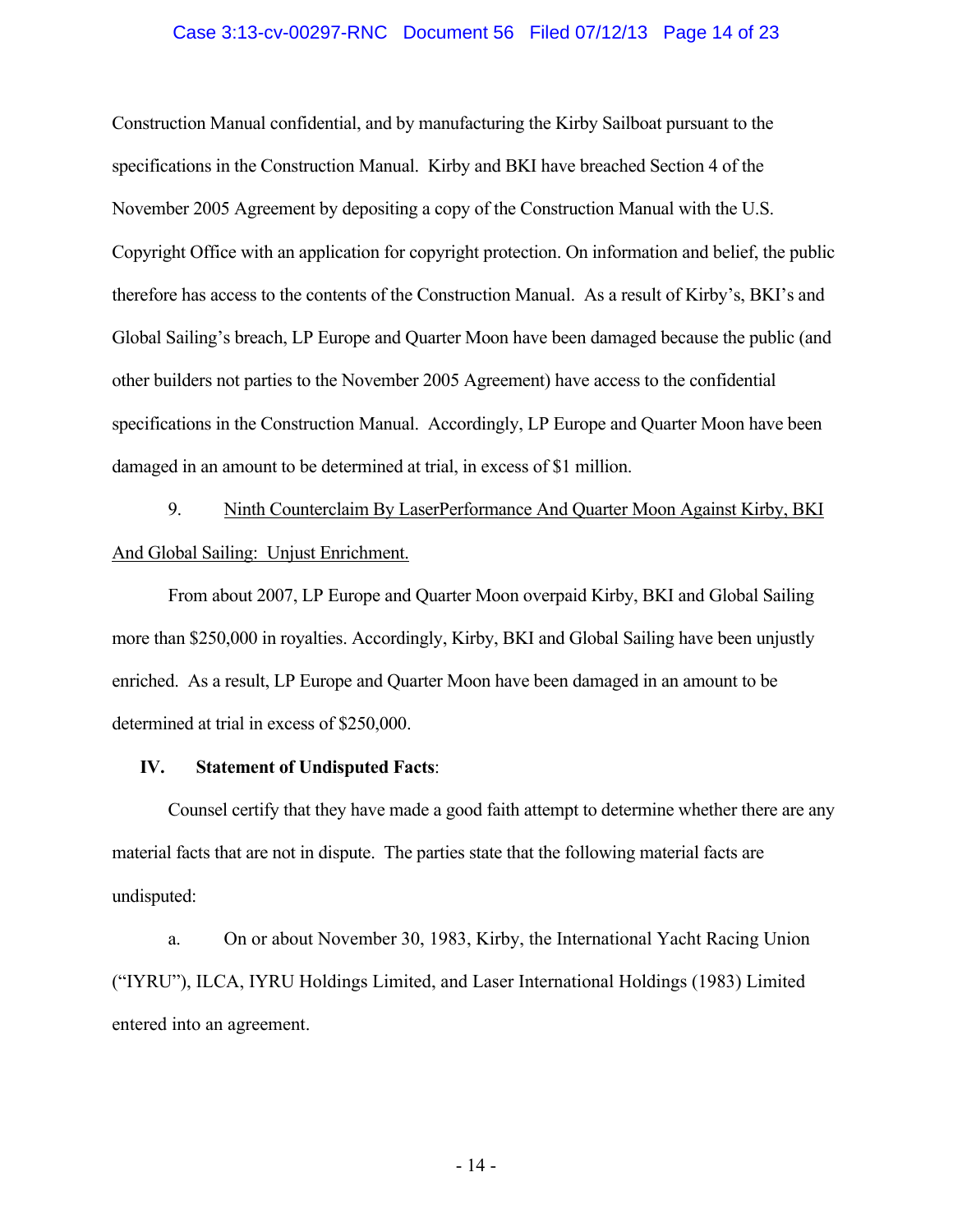#### Case 3:13-cv-00297-RNC Document 56 Filed 07/12/13 Page 15 of 23

b. On or about July 11, 1983, Kirby entered into a License Agreement ("1983 Builder Agreement") with Brook Shaw Motor Services Ltd. ("Brook Shaw").

c. On or about August 30, 1995, Performance Sailcraft Europe Limited ("PSE") succeeded to all of Brook Shaw's rights and obligations under the 1983 Builder Agreement pursuant to a written amendment between PSE and Kirby. On or about May 3, 2005, Kirby and PSE entered an Amendment to the 1983 Builder Agreement. On or about June 16, 2005 Bruce Kirby and PSE entered into an Amendment to the 1983 Builder Agreement.

d. On or about March 31, 1989, Kirby entered into a License Agreement ("1989 Builder Agreement") with PY Small Boat, Inc. ("PYSBI"). In or about 1991, Sunfish/Laser, Inc. succeeded to all of PYSBI's rights and obligations under the 1989 Builder Agreement. On or about March 25, 1997, Kirby and Sunfish/Laser, Inc. entered into an Amendment by which Quarter Moon, Inc. d/b/a Vanguard Racing Sailboats ("QM Vanguard") succeeded to all Sunfish/Laser, Inc.'s rights and obligations in and to the 1989 Builder Agreement.

e. The records of the United States Patent and Trademark Office ("USPTO") indicate that BKI is the owner of U.S. Trademark Registration No. 3532451 for the mark BRUCE KIRBY<sup>®</sup> for use in connection with "Boats."

f. The records of the USPTO indicate that the current owner of the LASER trademark in the United States is Karaya (Jersey) Limited, with an address of 14 Conway Street, St. Helier, Jersey, Channel Islands.

g. The records of the United Kingdom Intellectual Property Office ("UKIPO") indicate that the current owner of the LASER trademark in the United Kingdom is Velum Limited ITM SA (Antigua and Barbuda), with an office at 17 rue du Cendrier, PO Box 1699 CH-1211 Geneva 1, Switzerland.

- 15 -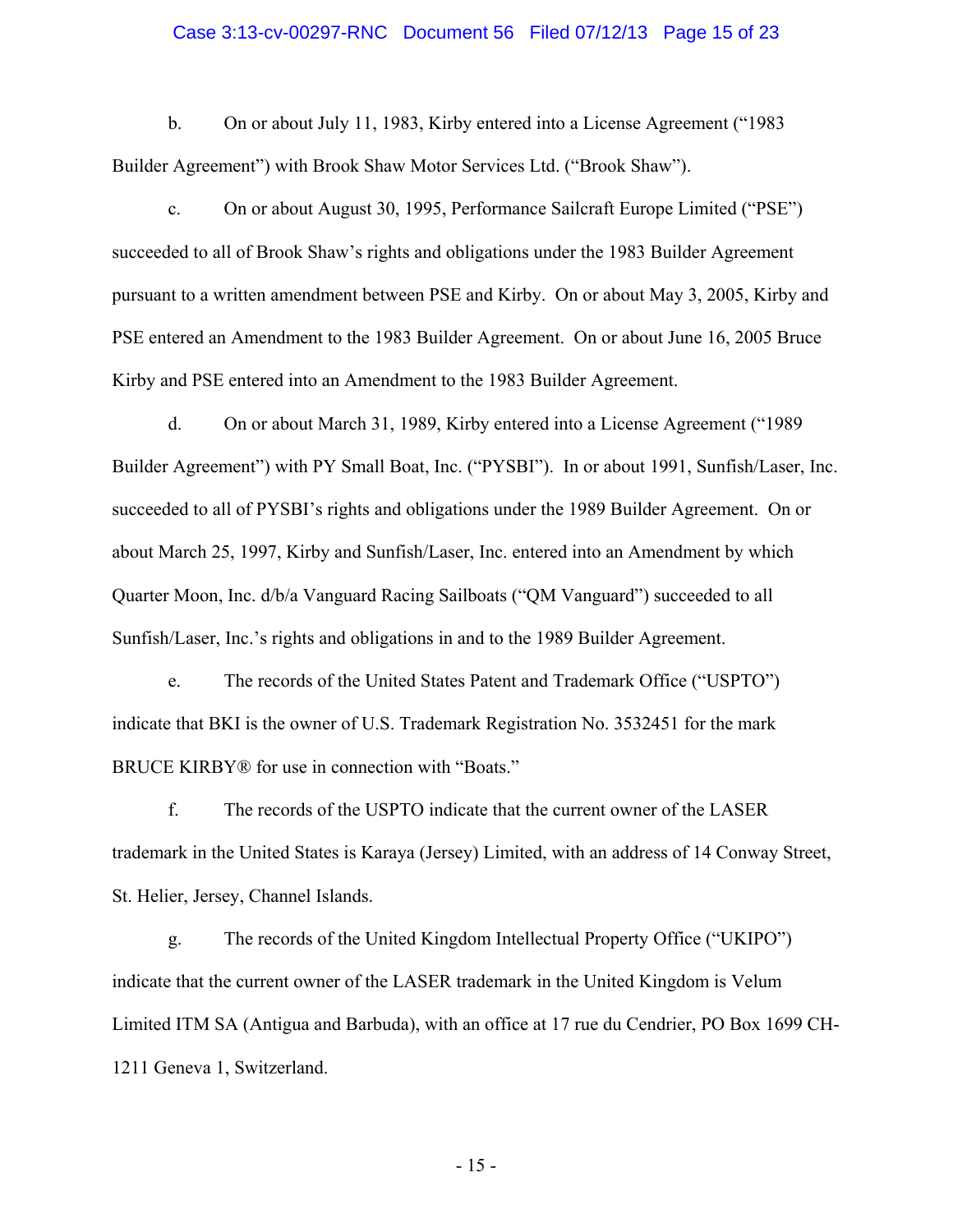## Case 3:13-cv-00297-RNC Document 56 Filed 07/12/13 Page 16 of 23

h. The records of the Office for Harmonization in the Internal Market ("OHIM") indicate that the current owner of the LASER community trademark in Europe is Velum Limited ITM SA (Antigua and Barbuda), with an office at 17 rue du Cendrier, PO Box 1699 CH-1211 Geneva 1, Switzerland.

## **V. Case Management Plan:**

The following proposed case management plan is subject to revision upon the service and appearance of Global Sailing and PSA.

A. Standing Order on Scheduling Civil Cases

The parties request modification of the deadlines in the Standing Order on Scheduling in Civil Cases as follows:

Amended pleadings due: August 15, 2013

Discovery due: June 30, 2014

Dispositive motions due: August 29, 2014

B. Scheduling Conference with the Court

The parties do not request a pretrial conference with the Court before entry of a scheduling order pursuant to Fed. R. Civ. P. 16(b).

C. Early Settlement Conference

1. The parties certify that they have considered the desirability of attempting to settle the case before undertaking significant discovery or motion practice, but do not believe settlement can be achieved.

# **Settlement may be enhanced by use of the following procedure: a settlement conference with a master or magistrate.**

2. The parties **do not request** an early settlement conference.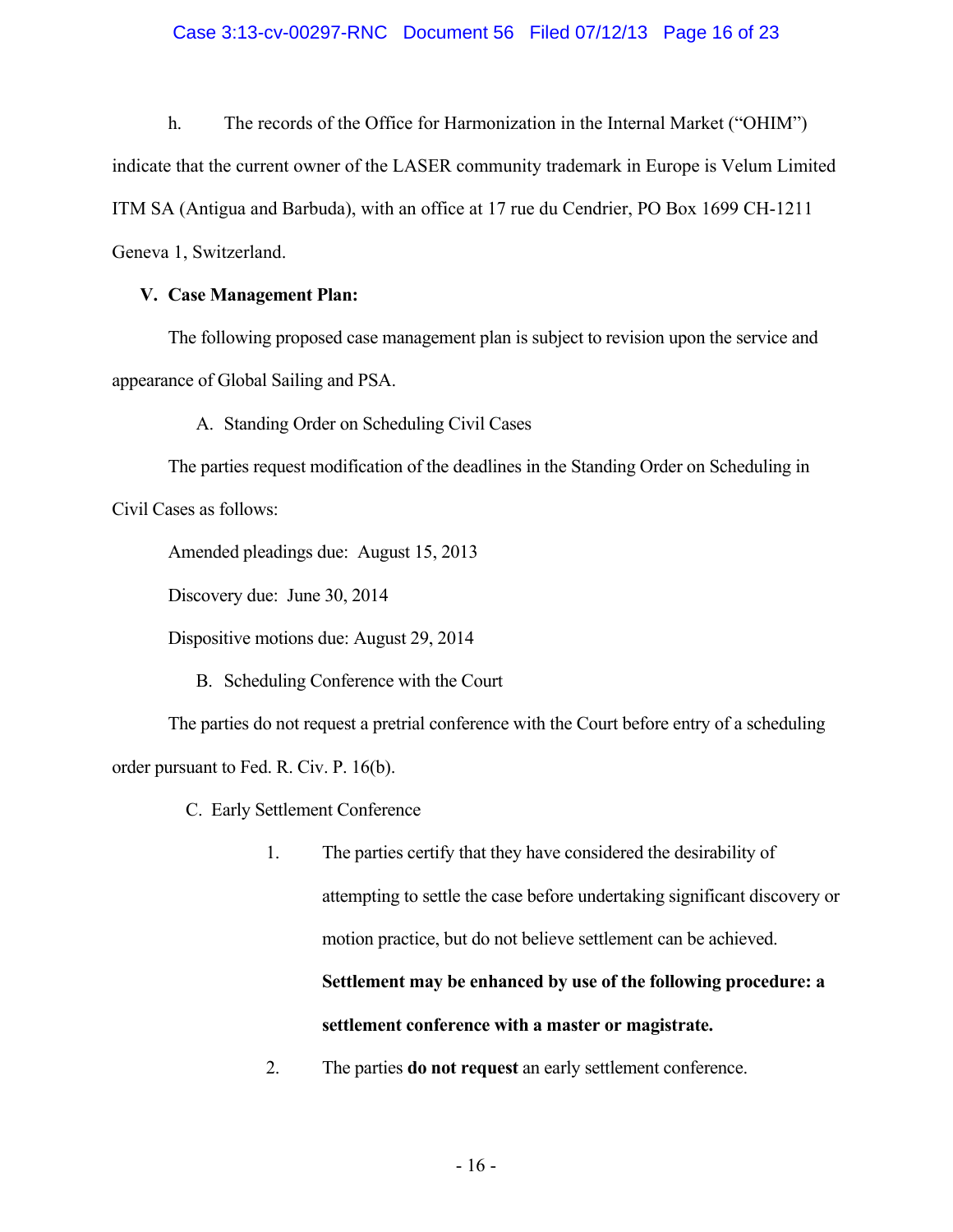- 3. The parties prefer a settlement conference with **a magistrate judge.**
- 4. The parties **do not request** a referral for alternative dispute resolution pursuant to D. Conn. L. Civ. R. 16.
- C. Joinder of Parties and Amendment of Pleadings
	- 1. Plaintiffs should be allowed until August 15, 2013 to file motions to join additional parties and until August 15, 2013 to file motions to amend the pleadings.
	- 2. Defendant should be allowed until August 15, 2013 to file motions to join additional parties and until August 15, 2013 to file motions to amend the pleadings.
- D. Discovery
	- 1. The parties anticipate that discovery will include, but will not be limited to, the following subjects:

# **-default of contract**

**-ownership and contractual obligations between corporate** 

## **defendants**

**-likelihood of confusion** 

**-damages** 

# **-validity**

- 2. All discovery, including depositions of expert witnesses pursuant to Fed. R. Civ. P. 26(b)(4) will be commenced immediately**.**
- 3. Discovery **will not** be conducted in phases.
- 4. Fact discovery will be completed by June 30, 2014**.**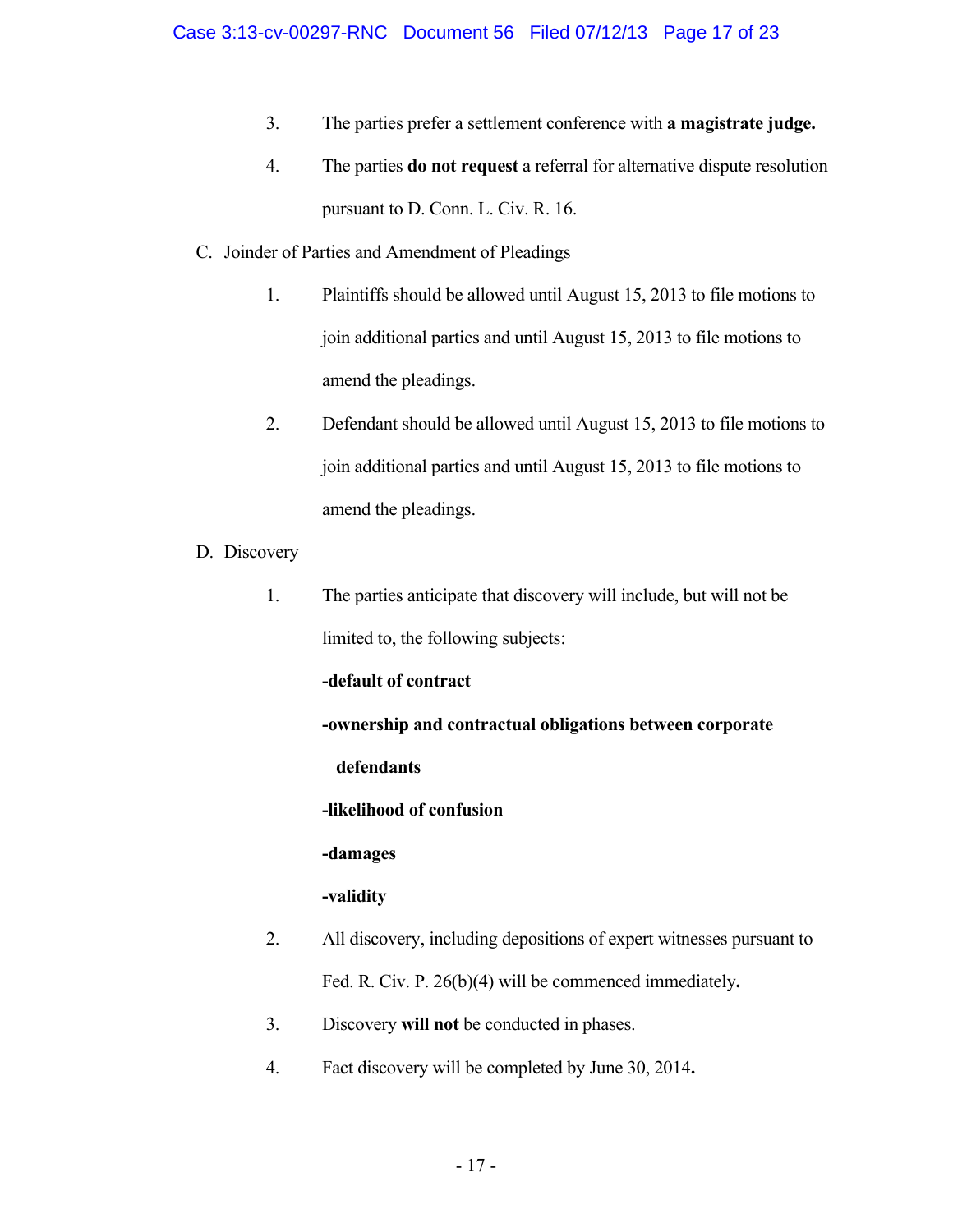- 5. The parties anticipate that the plaintiffs will require a total of 10-12 depositions of fact witnesses and that the defendants will require a total of 10-12 depositions of fact witnesses. The depositions will commence immediately and be completed by June 30, 2014**.**
- 6. The parties **will not** request permission to serve more than 25 interrogatories.
- 7. Plaintiffs **intend** to call expert witnesses at trial. Plaintiffs will designate all trial experts and provide opposing counsel with reports from retained experts pursuant to Fed. R. Civ. P. 26(a)(2) by June 30, 2014.
- 8. Defendants **intend** to call expert witnesses at trial. Defendants will designate all trial experts and provide opposing counsel with reports from retained experts pursuant to Fed. R. Civ. P. 26(a)(2) by June 30, 2014.
- 9. Plaintiffs and defendants will designate rebuttal trial experts (if any) and provide opposing counsel with reports from retained rebuttal experts by August 11, 2014.
- 10. Depositions of all experts will be completed by September 22, 2014.
- 11. A damages analysis will be provided by August 29, 2014 by any party who has a claim or counterclaim for damages.
- 10. The undersigned have discussed the disclosure and preservation of electronically stored information, including, but not limited to, the form in which such data shall be produced, search terms to be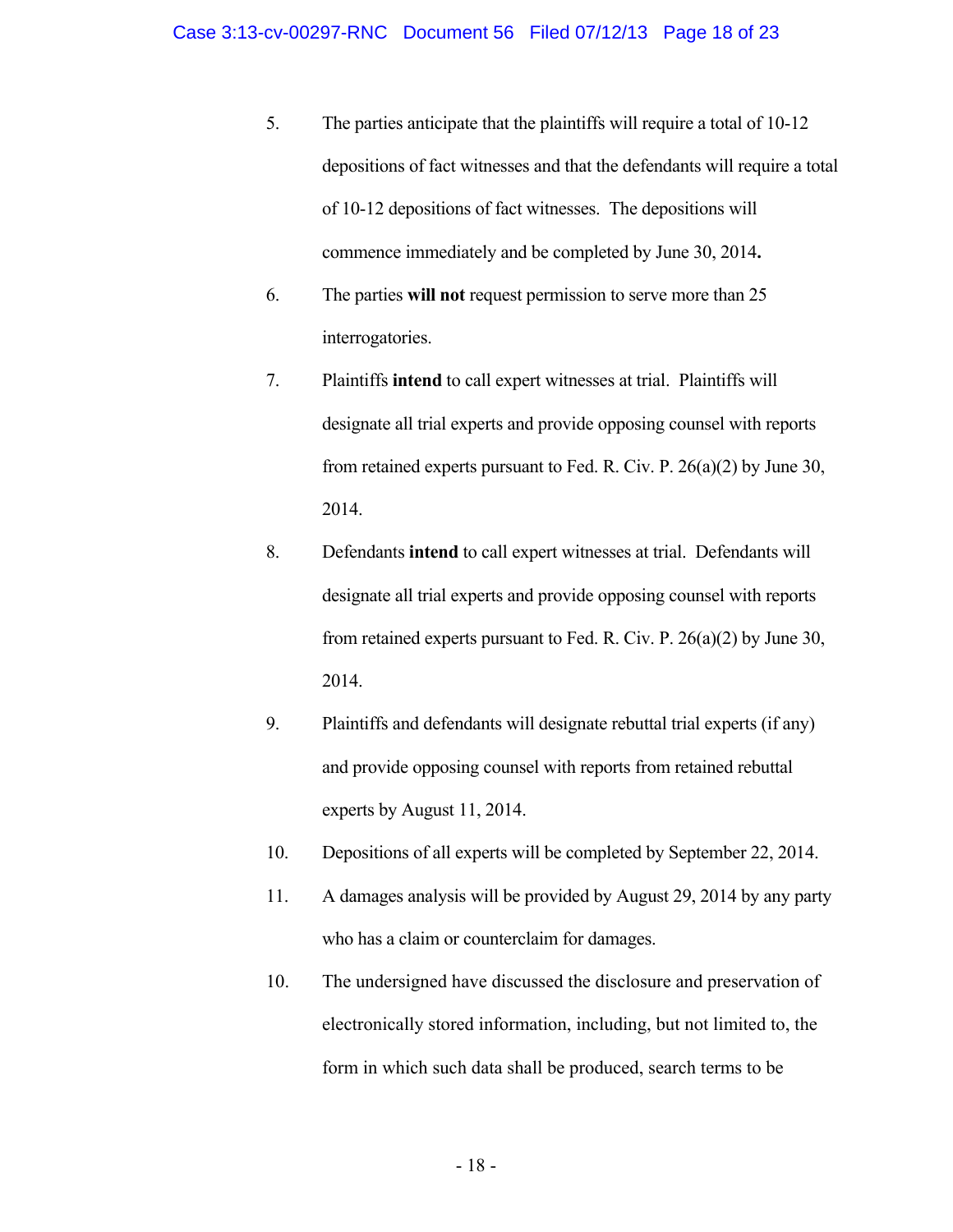applied in connection with the retrieval and production of such information, the location and format of electronically stored information, appropriate steps to preserve electronically stored information, and the allocation of costs of assembling and producing such information. The parties agree to the following procedures for the preservation, disclosure and management of electronically stored information or the parties:

- all electronic documents, including all email, documents, archives, and webpages, of either party relating to the parties' businesses and activities in issue in the action shall be retained.

 11. Undersigned counsel have discussed discovery procedures that minimize the risk of waiver of privilege or work-product protection, including procedures for asserting privilege claims after production. The parties agree to the following procedures for asserting claims of privilege after production or the parties have been unable to reach agreement on the procedures for asserting claims of privilege after production:

(a) the party claiming privilege shall give written notice of the privilege;

(b) the party who has received the document shall return or delete all copies of the document within ten (10) days;

(c) If the party who received the document believes the claim of privilege is improper, it shall promptly institute a telephonic

- 19 -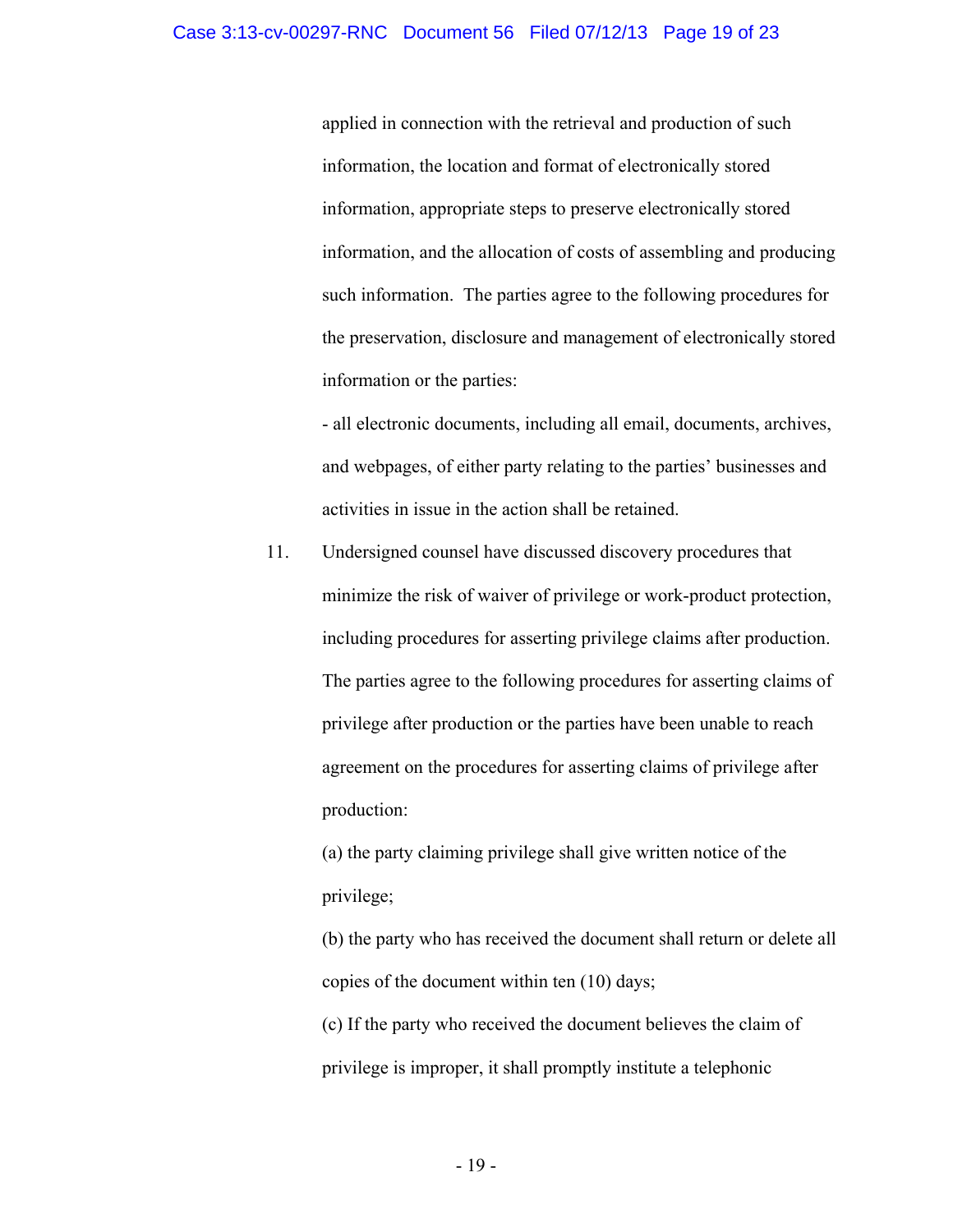discovery conference with chambers and can adjourn return and deletion of the document until after the a telephonic discovery conference is held.

E. Dispositive Motions

Dispositive motions will be filed on or before August 29, 2014.

F. Joint Trial Memorandum

The joint trial memorandum required by the Standing Order on Trial Memoranda in Civil Cases will be filed by September 15, 2014, unless there is a pending motion for summary judgment, in which case the Joint Trial Memorandum will be due 60 days after an Order is entered with respect to such pending motion for summary judgment.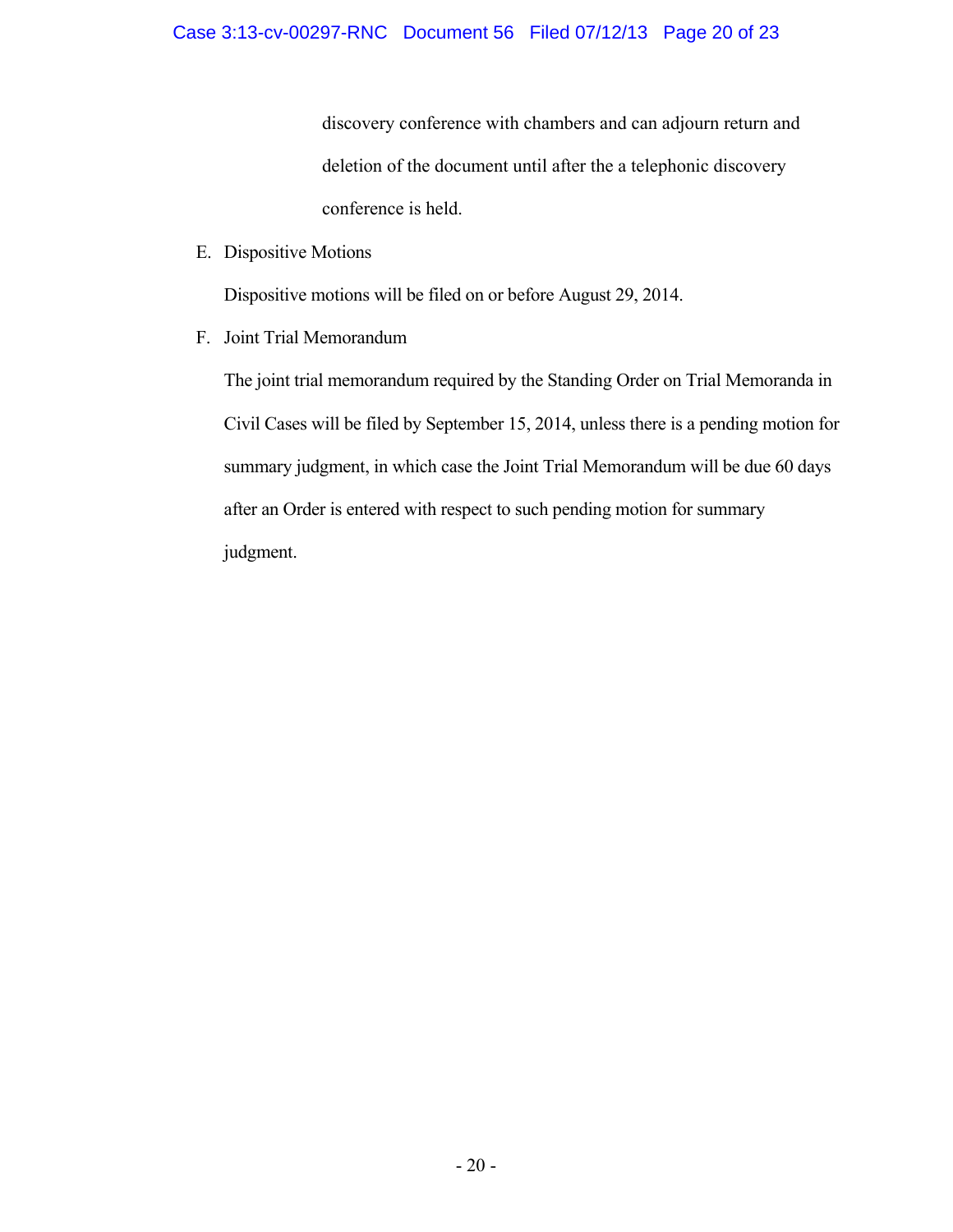# **V. TRIAL READINESS**

The case will be ready for trial by October 20, 2014. As officers of the Court, undersigned

counsel agree to cooperate with each other and the Court to promote the just, speedy and

inexpensive determination of this action.

Respectfully submitted,

July 12, 2013 */s/ Andy I. Corea*  Wesley W. Whitmyer, Jr., ct03509 Andy I. Corea, ct25925 Brian L. Repper, ct28225 ST. ONGE STEWARD JOHNSTON & REENS LLC 986 Bedford Street Stamford, Connecticut 06905-5619 Telephone: (203) 324-6155 Facsimile: (203) 327-1096 Email: wwhitmyer@ssjr.com; acorea@ssjr.com; litigation@ssjr.com

*ATTORNEYS FOR PLAINTIFFS* 

*/s/ Turner P. Smith*  Turner P. Smith, ct24359 Curtis, Mallet-Prevost, Colt & Mosle LLP 101 Park Avenue New York, NY 10178 Telephone: (212) 696-6121 Facsimile: (917) 368-8821 Email: tsmith@curtis.com

*ATTORNEYS FOR DEFENDANTS LASERPERFORMANCE (EUROPE) LIMITED; QUARTER MOON, INCORPORATED; KARAYA (JERSEY) LIMITED; VELUM LIMITED; FARZAD RASTEGAR*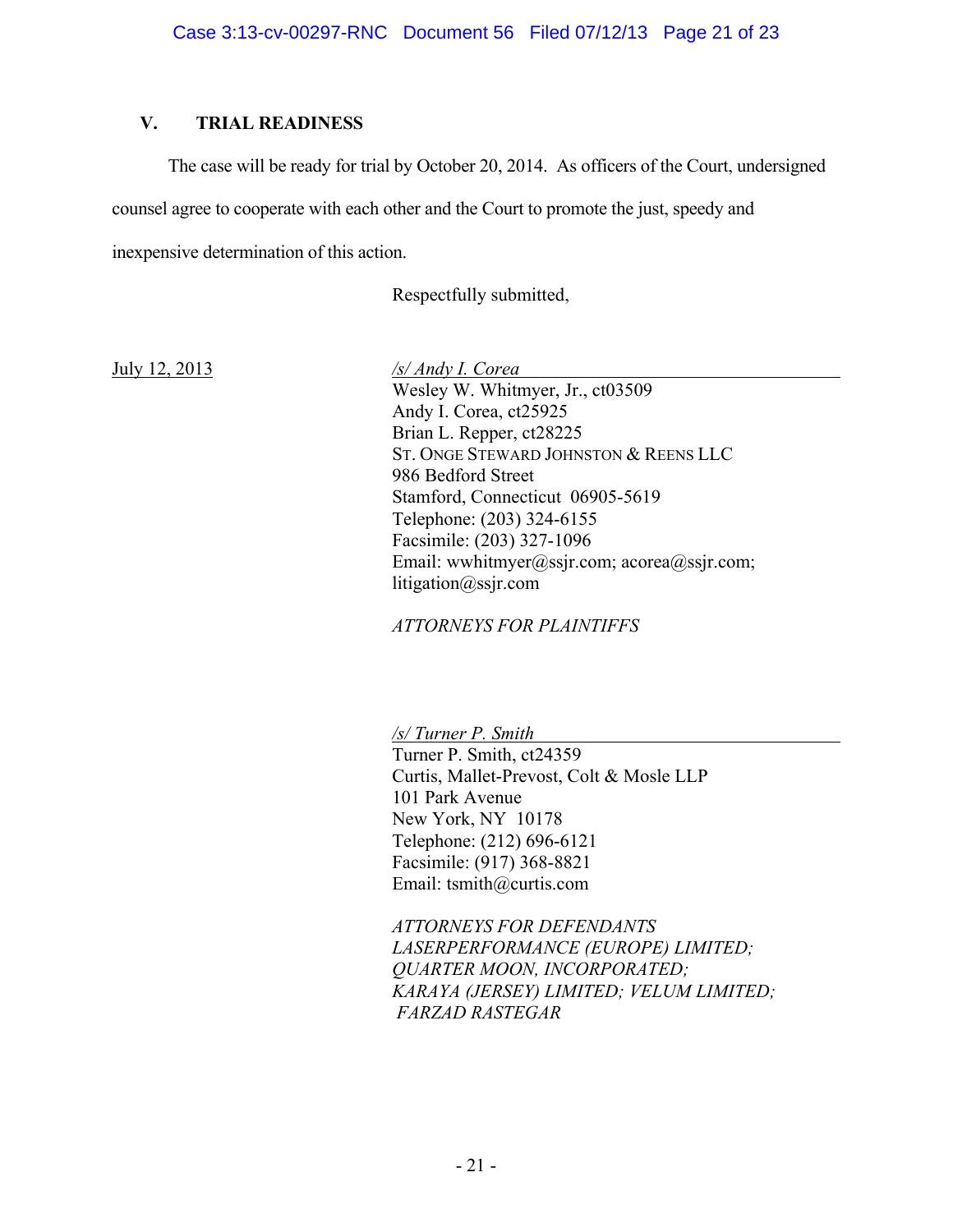*/s/ Kevin C. Cain* 

Kevin C. Cain, Esq. ZIZIK, POWERS, O'CONNELL, SPAULDING & LAMONTAGNE, P.C. 690 Canton Street, Suite 306 Westwood, MA 02090 (781) 320-5441 kcain@zizikpowers.com

*ATTORNEYS FOR DEFENDANT INTERNATIONAL LASER CLASS ASSOCIATION*

*/s/ Judith A. Lockhart* 

 Judith A. Lockhart CARTER LEDYARD & MILBURN LLP 2 Wall Street New York, NY 10005 (212) 732-3200 lockhart@clm.com

 *ATTORNEYS FOR DEFENDANT INTERNATIONAL SAILING FEDERATION LIMITED*